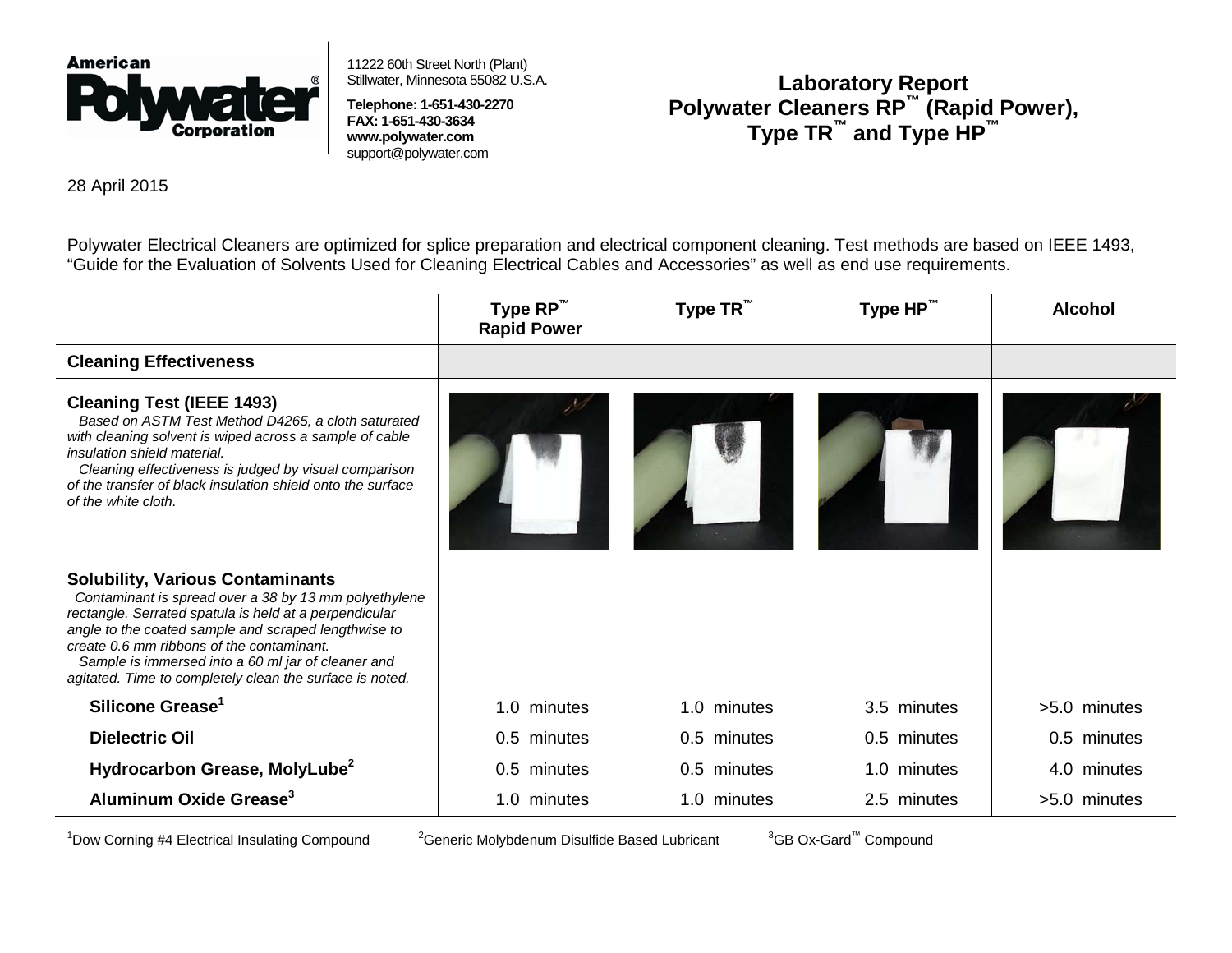|                                                                                                                                                                                                                                                                                                                                                                                                                 | Type RP™<br><b>Rapid Power</b> | Type $TR^{\mathbb{N}}$      | Type $HP^{\mathsf{m}}$         | <b>Alcohol</b>                                                                      |
|-----------------------------------------------------------------------------------------------------------------------------------------------------------------------------------------------------------------------------------------------------------------------------------------------------------------------------------------------------------------------------------------------------------------|--------------------------------|-----------------------------|--------------------------------|-------------------------------------------------------------------------------------|
| <b>Physical Properties</b>                                                                                                                                                                                                                                                                                                                                                                                      |                                |                             |                                |                                                                                     |
| <b>Dielectric Strength</b><br>Testing based on ASTM D877, 100 mil gap.<br>Dielectric strength should be $\geq$ 10kV.                                                                                                                                                                                                                                                                                            | 56 kV                          | 16 kV                       | 41 kV                          | Varies<br>Water content lowers<br>dielectric strength and<br>increases conductivity |
| <b>Residue</b><br>Testing based on ASTM D2369<br>Three samples of approximately 20 grams are<br>weighed accurate to 0.1 mg. Solvent is allowed to<br>evaporate at 70°C and residue determined<br>Non-volatile residue should be less than 100 ppm.                                                                                                                                                              | $< 100$ ppm                    | $< 100$ ppm                 | $< 100$ ppm                    | Varies*                                                                             |
| <b>Flash Point</b><br>Tested by Pensky-Martens Closed Cup using<br>ASTM D93<br>Cleaning solvents with flash points $>60^{\circ}$ C offer the<br>highest safety margin for the craftsman, and are the<br>least regulated for use and transport.                                                                                                                                                                  | $-7^{\circ}$ C<br>flammable    | Not determined<br>flammable | $>60^{\circ}$ C<br>combustible | $12^{\circ}$ C<br>flammable                                                         |
| <b>Evaporation Rate (IEEE 1493)</b><br>Five to ten grams cleaner is weighed into a small<br>weighing tin and allowed to evaporate at ambient<br>condition. Comparative evaporation rate over time is<br>calculated.<br>A faster evaporating solvent will stay in contact<br>with the cleaning surface for less time, and quickly<br>convert to solvent vapor in the work area, increasing<br>inhalation hazard. | Fast<br>$765$ mg/min           | Very Fast<br>1650 mg/min    | Moderate-Slow<br>30 mg/min     | Fast<br>$765$ mg/min                                                                |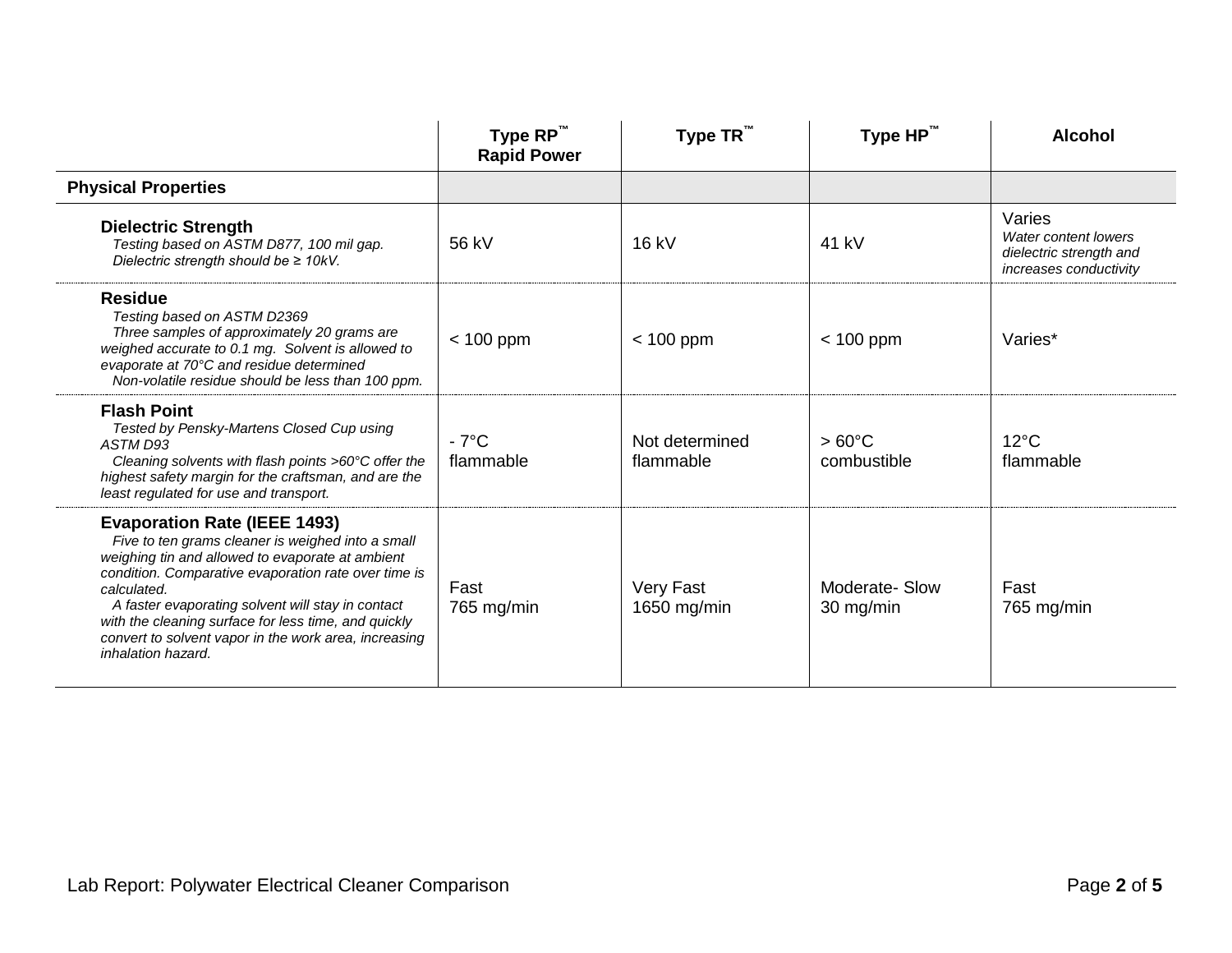|                                                                                                                                                                                                                                                                                                                                                                                                                                                                                                     | Type RP™<br><b>Rapid Power</b>                                                                                                                                                                       | Type TR <sup>™</sup>                                                                                                                                                                                 | Type HP™                                                                                                                                                                                             | <b>Alcohol</b>    |
|-----------------------------------------------------------------------------------------------------------------------------------------------------------------------------------------------------------------------------------------------------------------------------------------------------------------------------------------------------------------------------------------------------------------------------------------------------------------------------------------------------|------------------------------------------------------------------------------------------------------------------------------------------------------------------------------------------------------|------------------------------------------------------------------------------------------------------------------------------------------------------------------------------------------------------|------------------------------------------------------------------------------------------------------------------------------------------------------------------------------------------------------|-------------------|
| <b>Compatibility (IEEE 1493)</b>                                                                                                                                                                                                                                                                                                                                                                                                                                                                    |                                                                                                                                                                                                      |                                                                                                                                                                                                      |                                                                                                                                                                                                      |                   |
| <b>Physical – Tensile and Elongation</b><br>Material is cut into a dogbone shape, immersed in<br>the cleaning fluid for 1 minute. Tensile and<br>elongation is measured within 15 minutes and<br>compared to control. Jaw separation speed is 2<br>inches per minute.<br>Tensile strength should be within 80% of control<br>after 30 minutes and 90% of control after 96 hours.<br>Elongation should be $\pm$ 20% of control after 30<br>minutes and $\pm$ 10% of control after 96 hours.          | XLPE - Passes<br>> 90% tensile control,<br>$±$ 10% elongation control<br>after 15 mins<br>EPDM, Silicone<br>Rubber - Passes<br>> 90% tensile control,<br>$±$ 10% elongation control<br>after 15 mins | XLPE - Passes<br>> 90% tensile control,<br>$±$ 10% elongation control<br>after 15 mins<br>EPDM, Silicone<br>Rubber - Passes<br>> 90% tensile control,<br>$±$ 20% elongation control<br>after 15 mins | XLPE - Passes<br>> 90% tensile control,<br>$±$ 20% elongation control<br>after 15 mins<br>EPDM, Silicone<br>Rubber - Passes<br>> 90% tensile control,<br>$±$ 10% elongation control<br>after 15 mins | <b>Not Tested</b> |
| <b>Electrical - Volume Resistivity</b><br>Semi-conductive platens are cut into strips 190<br>mm by 10 mm and silver paint was applied at a<br>separation of 100 mm to create potential electrodes.<br>The strip was immersed in the cleaning fluid for 1<br>minute. Resistance measurements are converted to<br>a volume resistivity.<br>Cleaning fluid should not change the electrical<br>properties of the cable. Volume resistivity should be<br>within 20% of control 96 hours after exposure. | <b>XLPE &amp; EPR</b><br>Semi-Con - Passes<br>Reaches stability; same<br>volume resistivity as<br>control after 24 hrs                                                                               | XLPE Semi-Con-<br>Passes<br>Reaches stability; same<br>volume resistivity as<br>control after 24 hrs                                                                                                 | XLPE Semi-Con-<br>Passes<br>Reaches stability; same<br>volume resistivity as<br>control after 24 hrs                                                                                                 | <b>Not Tested</b> |
| <b>Polycarbonate Stress Crack Testing</b><br>Injection-molded plaques of polycarbonate are cut<br>into bars, $2\frac{1}{2}$ inch by $\frac{1}{2}$ inch. Samples are bent in a<br>three-point fixture. Percent strain is calculated<br>based on the bar thickness and the radius of<br>curvature.<br>"Strain limit" is the greatest percent strain where<br>no stress cracking occurs. A strain limit greater than<br>0.5% indicates strain resistance.                                              | Resistant,<br>Strain Limit > 0.5%                                                                                                                                                                    | <b>Stress Cracks</b><br>Polycarbonate                                                                                                                                                                | Resistant,<br>Strain Limit $> 0.5\%$                                                                                                                                                                 | <b>Not Tested</b> |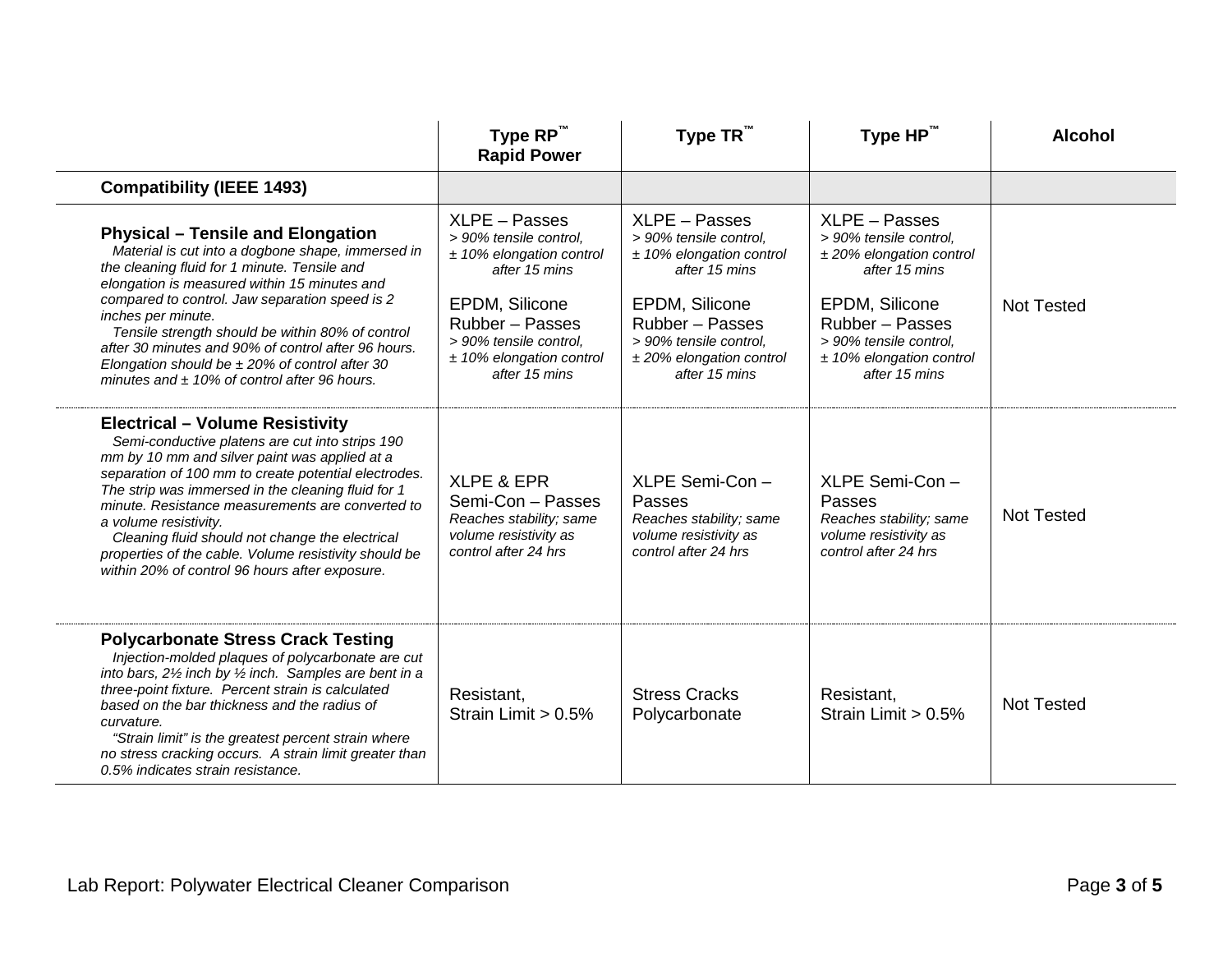|                                                                                                                                                                                                                                                                                                                            | Type RP™<br><b>Rapid Power</b>                                                                                                                    | Type $TR^m$                                                                                                                                                                                                                               | Type HP™                                                                                                                                    | <b>Alcohol</b>                                                                                                                      |
|----------------------------------------------------------------------------------------------------------------------------------------------------------------------------------------------------------------------------------------------------------------------------------------------------------------------------|---------------------------------------------------------------------------------------------------------------------------------------------------|-------------------------------------------------------------------------------------------------------------------------------------------------------------------------------------------------------------------------------------------|---------------------------------------------------------------------------------------------------------------------------------------------|-------------------------------------------------------------------------------------------------------------------------------------|
| <b>Safety, Environment and End Use</b>                                                                                                                                                                                                                                                                                     |                                                                                                                                                   |                                                                                                                                                                                                                                           |                                                                                                                                             |                                                                                                                                     |
| <b>Toxicity</b><br>Product shall be non-toxic. Inhalation exposure<br>should be limited based on OSHA Threshold Limit<br>Values (TLV).                                                                                                                                                                                     | 400 ppm                                                                                                                                           | 10 ppm                                                                                                                                                                                                                                    | 500 ppm                                                                                                                                     | 400 ppm                                                                                                                             |
| <b>PEL Enclosed Space Exposure</b><br>Vapor accumulation in a small vault, 6 X 6 X 8 feet,<br>no ventilation and safety factor, K set at 10.<br>Differences based on evaporation rate, solvent<br>charge and molecular weight. Note: It is very difficult<br>to keep Type TR vapor level below TLV without<br>ventilation. | 500<br>Concentration, ppm<br><b>TLV</b><br>300<br><b>Vapor Accumulation</b><br>200<br>30<br>45<br>15<br>Time, Minutes                             | 500<br>ppm<br>400<br>Concentration,<br><b>Vapor Accumulation</b><br>300<br>200<br>100<br><b>TIV</b><br>15<br>30 <sup>°</sup><br>45<br>Time, Minutes                                                                                       | 500<br><b>TLV</b><br>Concentration, ppm<br>400<br>300<br>200<br>100<br><b>Vapor Accumulation</b><br>15<br>30<br>45<br>Time, Minutes         | 500<br>Concentration, ppm<br><b>TLV</b><br>400<br><b>Vapor Accumulation</b><br>300<br>200<br>100<br>30<br>45<br>15<br>Time, Minutes |
| <b>GHS &amp; Labeling</b><br>New OSHA regulations require updated labeling<br>for chemical goods. Pictograms and hazard phrases<br>are now required on all labels.                                                                                                                                                         | H225 Extremely<br>Flammable,<br>H315 Causes skin<br><i>irritation.</i><br>H336 Causes drowsiness<br>◈<br>(bulk only)<br>(H304 Fatal if swallowed) | H225 Extremely<br>Flammable,<br>H315 Causes skin<br><i>irritation.</i><br>H319 Causes serious eye<br><i>irritation,</i><br>H360 May damage<br>fertility or unborn child,<br>H371 May cause damage<br>to organs,<br>H336 Causes drowsiness | $\langle \mathsf{I} \rangle$<br>H227 Combustible,<br>H317 Causes allergic skin<br>reaction<br>ℰ<br>(bulk only)<br>(H304 Fatal if swallowed) | $\bullet$<br>H225 Extremely<br>Flammable,<br>H319 Causes serious eye<br><i>irritation.</i><br>H336 Causes drowsiness                |
| <b>Volatile Organic Content (VOC)</b><br>VOC release requirements vary by geographical<br>location. Some areas have strict limits on VOC<br>release.                                                                                                                                                                       | 720 g/L                                                                                                                                           | 1330 g/L                                                                                                                                                                                                                                  | 790 g/L                                                                                                                                     | 790 g/L                                                                                                                             |